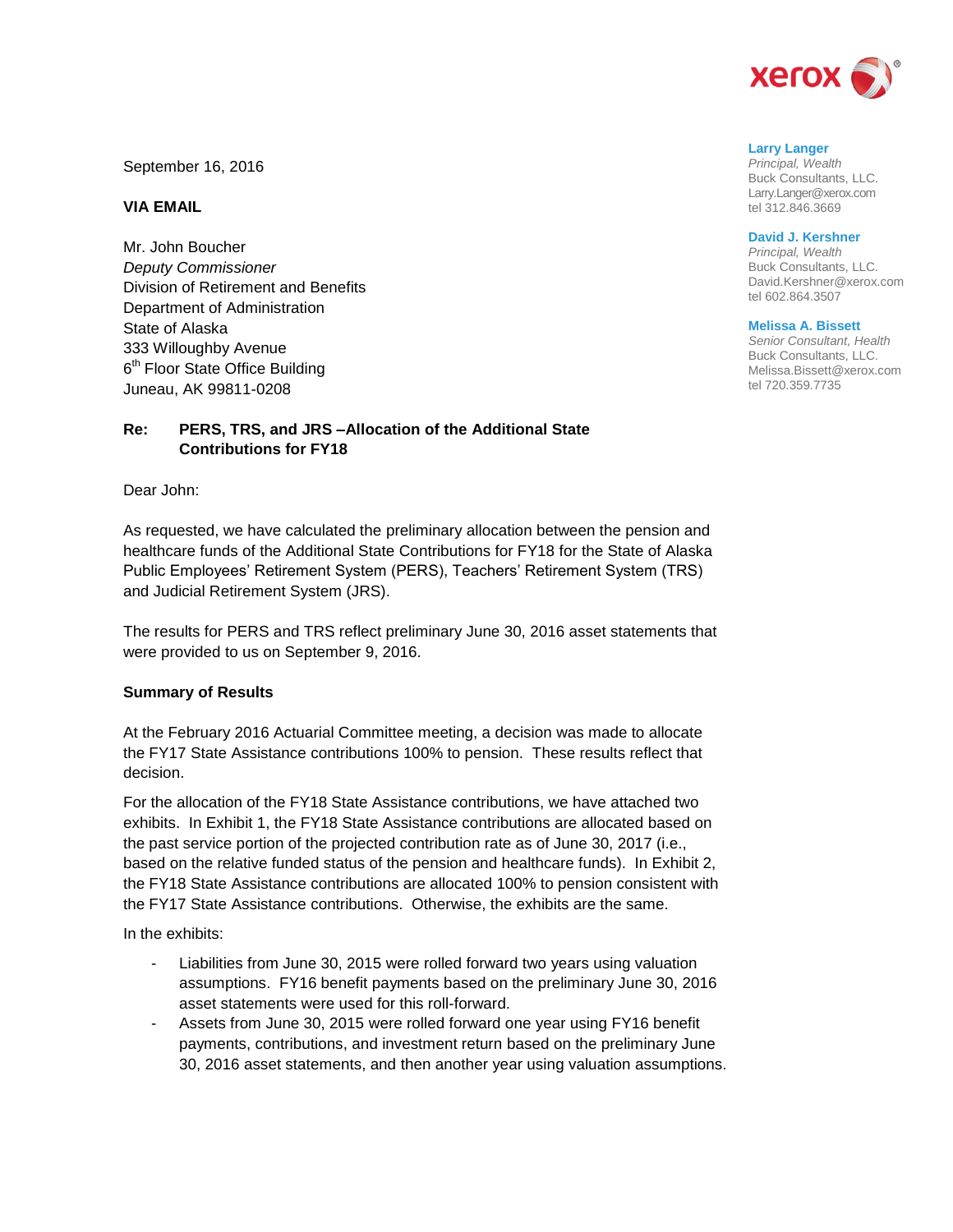

- Investment gains and losses are recognized over 5 years beginning June 30, 2014. Unfunded actuarial accrued liabilities are amortized over a closed 25 year period effective June 30, 2014. For FY18, the unfunded actuarial accrued liabilities are amortized over 22 years.
- All contribution rates are based on total payroll [Defined Benefit (DB) and Defined Contribution Retirement (DCR) payrolls combined].

The allocation of the past service cost rate between pension and healthcare for JRS is shown below:

| <b>JRS</b> |                                     |                                               |                                                           |   |  |
|------------|-------------------------------------|-----------------------------------------------|-----------------------------------------------------------|---|--|
|            | <b>FY18</b><br><b>Projected Pay</b> | <b>Past Service</b><br>Cost Rate <sup>1</sup> | <b>FY18 Past Service</b><br><b>Contribution</b><br>Amount |   |  |
| Pension    | 15,028,000<br>S.                    | 35.83%                                        | 5,385,000                                                 |   |  |
| Healthcare | 15,028,000<br>S                     | $0.00\%$                                      | \$                                                        | 0 |  |
| Total      | 15,028,000                          | 35.83%                                        | 5,385,000                                                 |   |  |

## **Data, Provisions, Assumptions, and Methods**

The data, assumptions, plan provisions and methods used for the PERS, TRS and JRS DB and DCR plan costs are described in the June 30, 2015 valuation reports. Preliminary June 30, 2016 asset statements for PERS and TRS were reflected as noted above.

Please let us know if you have any questions or if we can be of further assistance.

Sincerely,

Larry Langer, ASA, EA, MAAA, FCA Principal, Wealth **Principal**, Wealth

Nelisse a Bist

Melissa A. Bissett, FSA, MAAA Senior Consultant, Health

Attachment

l

cc: Mr. Kevin Worley, State of Alaska Ms. Kathy Lea, State of Alaska

David J. Kershner, FSA, EA, MAAA, FCA

 $1$  Based on the June 30, 2015 valuation, but not less than zero.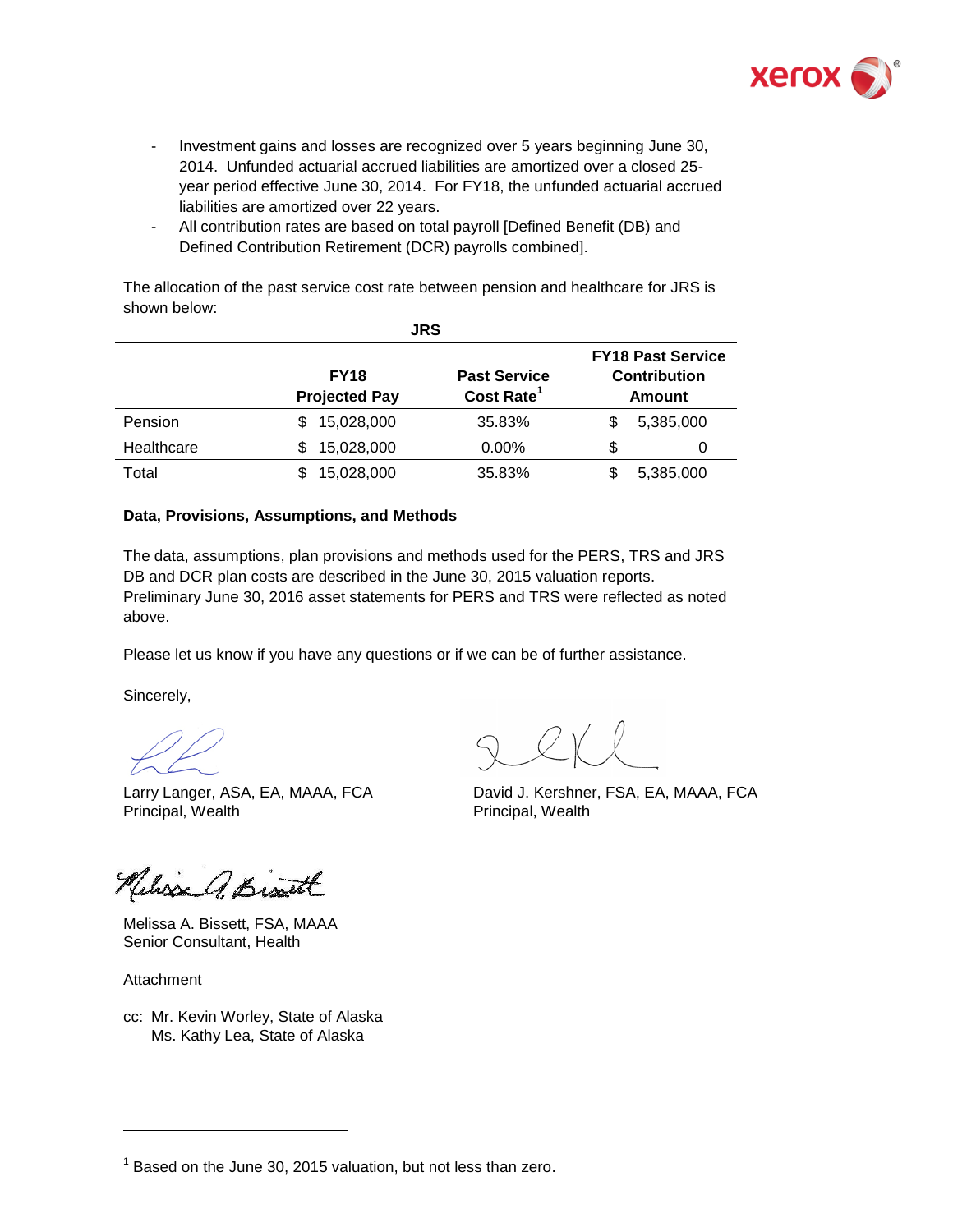

## **Exhibit 1**

# **State Assistance Contributions Allocated Based on Past Service Rate State of Alaska Preliminary Allocation of Projected FY18 Employer and State Assistance Contributions Based on June 30, 2015 Valuations with Liabilities "Rolled Forward" Two years, Assets "Rolled Forward" One year and Smoothed**

|                              | <b>PERS</b>     | TRS           |
|------------------------------|-----------------|---------------|
| Projected FY18 DB Payroll    | \$1.198.763.000 | \$423,128,000 |
| Projected FY18 DCR Payroll   | \$1,212,231,000 | \$362,785,000 |
| Projected FY18 Total Payroll | \$2,410,994,000 | \$785,913,000 |

|                                             | <b>Percent of Total</b><br>Payroll | <b>Dollar Amount</b> | <b>Percent of Total</b><br>Payroll | <b>Dollar Amount</b> |
|---------------------------------------------|------------------------------------|----------------------|------------------------------------|----------------------|
| <b>Employer Contributions</b>               |                                    |                      |                                    |                      |
| DB Plan - Pension                           | 14.45%                             | \$348,389,000        | 5.60%                              | \$44,011,000         |
| <b>Employer Normal Cost</b>                 | 2.94%                              | 70,883,000           | 2.22%                              | 17,447,000           |
| Past Sevice Cost Payment                    | 11.51%                             | 277,506,000          | 3.38%                              | 26,564,000           |
| DB Plan - Healthcare                        | 2.92%                              | \$70,401,000         | 1.93%                              | \$15,168,000         |
| <b>Employer Normal Cost</b>                 | 2.16%                              | 52,077,000           | 1.77%                              | 13,911,000           |
| Past Sevice Cost Payment                    | 0.76%                              | 18,324,000           | 0.16%                              | 1,257,000            |
| <b>DCR Plan</b>                             | 4.63%                              | \$111,742,000        | 5.03%                              | \$39,580,000         |
| Total                                       | 22.00%                             | \$530,532,000        | 12.56%                             | \$98,759,000         |
| <b>State Assistance Contributions to DB</b> |                                    |                      |                                    |                      |
| Pension                                     | 2.82%                              | \$67,990,000         | 13.56%                             | \$106,570,000        |
| Healthcare                                  | 0.19%                              | 4,581,000            | 0.66%                              | 5,187,000            |
| Total                                       | 3.01%                              | \$72,571,000         | 14.22%                             | \$111,757,000        |
| <b>Total DB</b>                             |                                    |                      |                                    |                      |
| Pension                                     | 17.27%                             | \$416,379,000        | 19.16%                             | \$150,581,000        |
| Healthcare                                  | 3.11%                              | 74,982,000           | 2.59%                              | 20,355,000           |
| Total                                       | 20.38%                             | \$491,361,000        | 21.75%                             | \$170,936,000        |
| <b>Total DB and DCR</b>                     | 25.01%                             | \$603,103,000        | 26.78%                             | \$210,516,000        |

#### **Notes:**

1. Projected FY18 payroll based on the June 30, 2015 valuation roll-forward projections assuming 0% population growth.

- 2. State Assistance contributions allocated based on the past service portion of the projected contribution rate as of June 30, 2017 for pension and healthcare.
- 3. DCR contribution rates are based on total payroll.
- 4. FY16 investment return, benefit payments and contributions based on preliminary 6/30/16 asset statements provided by the State on 9/9/16. FY17 investment return, benefit payments and contributions based on the June 30, 2015 valuation roll-forward projection assuming 0% population growth. All investment gains and losses are recognized over 5 years beginning June 30, 2014.
- reports as of June 30, 2015. 5. Data, plan provisions, assumptions, and methods used for the DB and DCR plan costs are described in the final actuarial